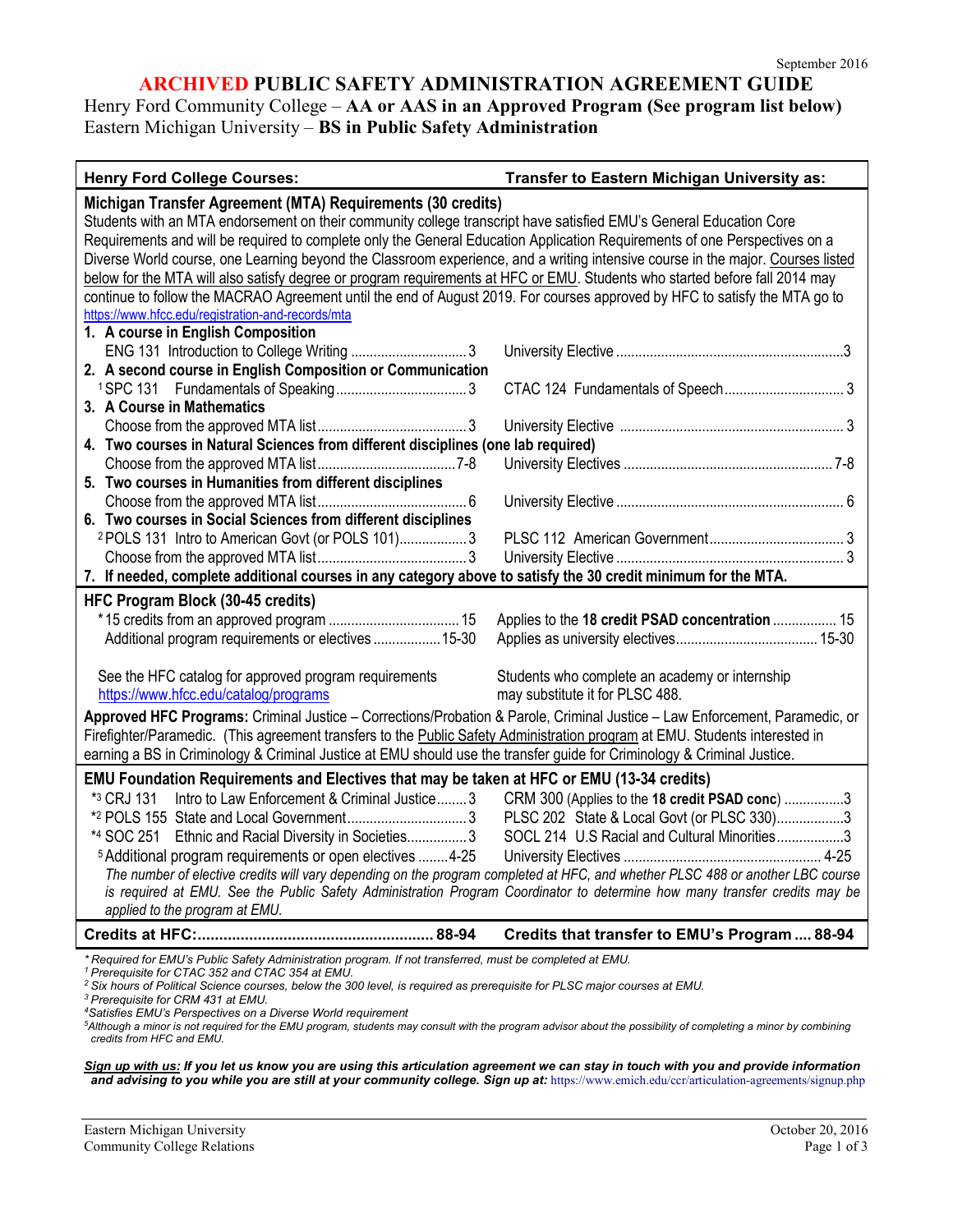### **ARCHIVED PUBLIC SAFETY ADMINISTRATION AGREEMENT GUIDE**

Henry Ford Community College – **AA or AAS in an Approved Program (See program list below)** Eastern Michigan University – **BS in Public Safety Administration**

**Approved HFC Programs:** Criminal Justice – Corrections/Probation & Parole, Criminal Justice – Law Enforcement, Paramedic, or Firefighter/Paramedic. (This agreement transfers to the Public Safety Administration program at EMU. Students interested in earning a BS in Criminology & Criminal Justice at EMU should use the transfer guide for Criminology & Criminal Justice.

### **Completion of the Public Safety Administration Program at EMU**

**Major Requirements (30-36 credits)**

CRM 431 Policing in Society.................................................3 PLSC 305 Law & Policy in a Constitutional Democracy.........3 Choose one course:...................................................................3

CTAC 352 Communication in Negotiation CTAC 354 Organizational Communication

**Foundation Courses: (9 credits)**

EMU.

*Sample Sequences for completing the program:*

*Courses are not offered every semester, consult the program advisor to develop a program of study.*

*The following prerequisite courses must be transferred or completed at EMU before beginning the sequence: CTAC 124 (SPC 131 at HFC) is prerequisite to CTAC 352 & 354. CRM 300 (CRJ 131 at HFC) is prerequisite to CRM 431. Six hours of PLSC courses below 300 (POLS at HFC) is prerequisite for the administrative group courses.*

## **Fall Start**

| <b>Fall Semester</b>            |                                                           | (12 credits) |
|---------------------------------|-----------------------------------------------------------|--------------|
|                                 |                                                           |              |
|                                 |                                                           |              |
|                                 | PLSC 305 Law & Policy in a Constitutional Democracy  3    |              |
|                                 | PLSC 332 Collaborations in the Public & Nonprofit Sect  3 |              |
| (12 credits)<br>Winter Semester |                                                           |              |
|                                 | PLSC 334 Public and Nonprofit Personnel Admin3            |              |
|                                 | PLSC 352 Politics of Public and Nonprofit Budgeting  3    |              |
|                                 |                                                           |              |

| PLSC 352 Politics of Public and Nonprofit Budgeting  3   |  |
|----------------------------------------------------------|--|
| PLSC 431W Theories of Public & Nonprofit Organization  3 |  |
| PLSC 451 Seminar in Public Safety Admin  3               |  |

| <b>Fall Semester</b> |                                                         | $(6-12 \text{ credits})$ |
|----------------------|---------------------------------------------------------|--------------------------|
|                      |                                                         |                          |
|                      | PLSC 450 Managing Public Safety Agencies3               |                          |
|                      | PLSC 488L Internship in PLSC (6) or LBC experience  0-6 |                          |

| <b>Winter Semester</b>                                                |                                                                                                      | (9 credits)           |
|-----------------------------------------------------------------------|------------------------------------------------------------------------------------------------------|-----------------------|
|                                                                       |                                                                                                      |                       |
|                                                                       | PLSC 334 Public and Nonprofit Personnel Admin3                                                       |                       |
| <b>Fall Semester</b><br>CRM 431<br><b>PLSC 305</b><br><b>PLSC 332</b> | Law & Policy in a Constitutional Democracy 3<br>Collaborations in the Public & Nonprofit Sect3       | (9 credits)           |
| <b>Winter Semester</b>                                                |                                                                                                      | $(9 \text{ credits})$ |
|                                                                       | PLSC 352 Politics of Public and Nonprofit Budgeting3                                                 |                       |
|                                                                       | PLSC 431W Theories of Public & Nonprofit Organization 3<br>PLSC 451 Seminar in Public Safety Admin 3 |                       |
| <b>Fall Semester</b>                                                  |                                                                                                      | $(3-9)$ credits)      |
| PLSC 450                                                              | Managing Public Safety Agencies3<br>PLSC 488L Internship in PLSC (6) or LBC experience  0-6          |                       |

# Eastern Michigan University October 20, 2016 Community College Relations Page 2 of 3 *The following Foundation courses must be transferred from HFC or completed at EMU: SOCL 214 (SOC 251 at HFC) and PLSC 202 (POLS 155 at HFC)* **Administration Group: (21 credits)** PLSC 270 Public Administration.............................................3 PLSC 332 Collaborations in the Public & Nonprofit Sect .......3 PLSC 334 Public and Nonprofit Personnel Admin .................3 PLSC 352 Politics of Public and Nonprofit Budgeting ............3 PLSC 431WTheories of Public and Nonprofit Organization ......3 PLSC 450 Managing Public Safety Agencies..........................3 PLSC 451 Seminar in Public Safety Admin.............................3 **Area of Concentration:**  An 18 credit hour Area of Concentration is required. If not transferred from an approved HFC program, courses must be selected from the approved list of concentration courses at **Academy or Internship/Co-op: (0-6 credits)** 1PLSC 488L Internship in Political Sci/Public Safety (6) or LBC course or experience ..................................................... 0-6 *Students who have completed CRJ 287 may substitute their academy/internship experience for PLSC 488, but will have to complete an LBC course or noncredit experience at EMU.* **Minimum Credits at EMU: .........................30-36 Maximum Transfer Credits: ......................88-94 Minimum Credits to Graduate: .................... 124** *<sup>1</sup> Satisfies the LBC graduation requirement. NOTE: If sufficient credits are not transferred, additional credits must be completed at EMU to satisfy the minimum total of 124 credits for a bachelor's degree.* **Winter Start**